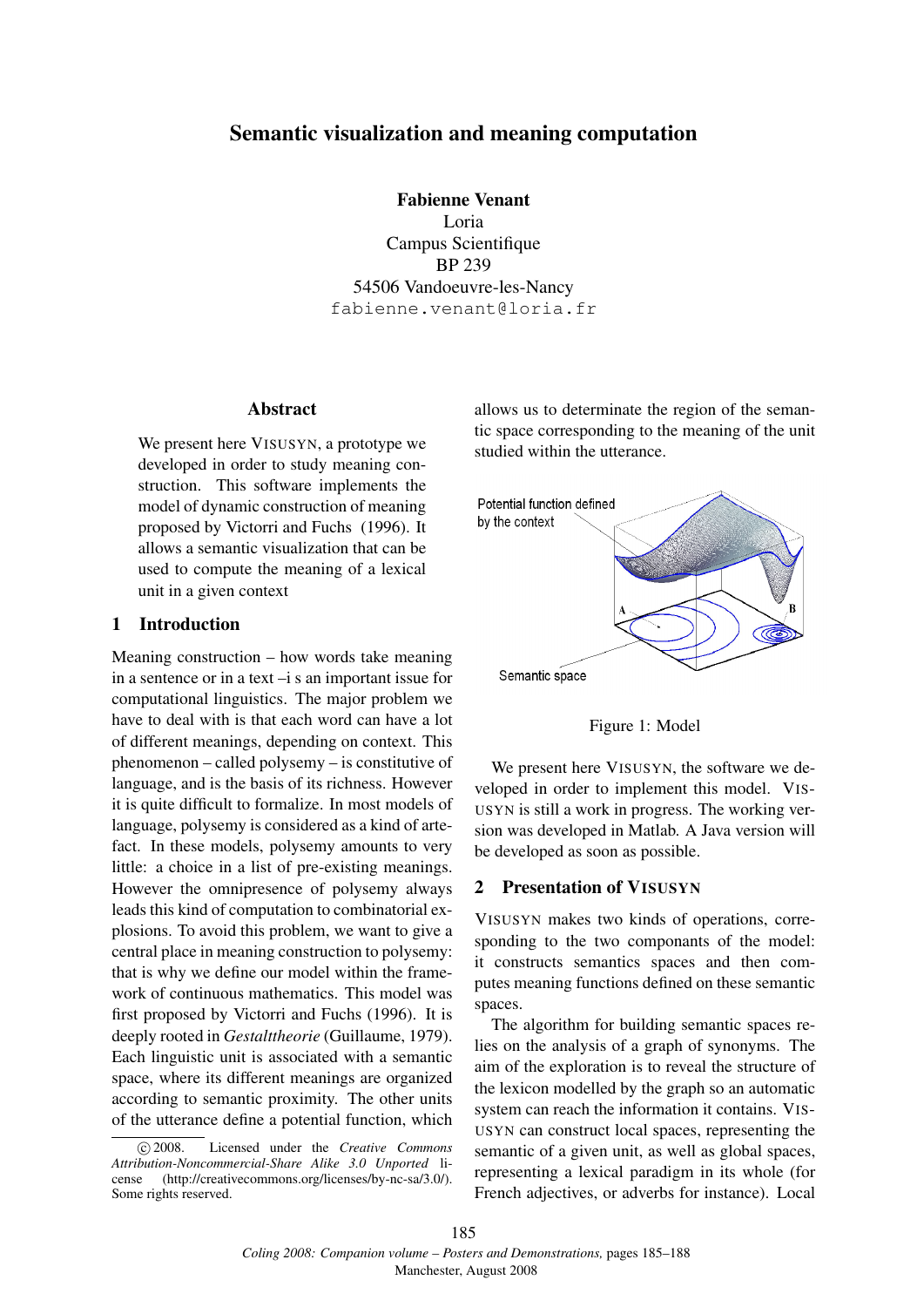spaces are used to compute meaning of the unit under study when accompanied by a given word in a sentence. To compute the corresponding potential function, VISUSYN uses cooccurence data from large scale corpora.

## 3 Small-world graphs

It has been discovered recently that most lexical graphs belong to the class of small-world graphs. This term denotes graphs where most nodes are neighbors of one another, but every node can be reached from other by a small number of hops or steps. Small-world networks were defined by Watts and Strogatz (1998). They noted that graphs could be classified according to their clustering coefficient (C) and their characteristic path length (L). Additionally, a third property can be associated with small-world networks even though it is not required for that classification. Specifically, if a small-world network has a degree-distribution which can be fitted with a power law distribution, it is taken as a sign that the network is smallworld. These networks are known as scale-free networks. Ravasz and Barabási (2003) showed that a high clustering coefficient with scale free topology determines an original combination of modularity and hierarchical organization. It is not a simply pyramidal organization. The structure is made of groups of nodes, with small clusters at the bottom and very large groups at the top. Moreover, groups of nodes may overlap at any level. This self-similar nesting of different groups or module into each other forces a strict fine structure on real networks (Ravasz and Barabási, 2003).

### 4 Building semantic spaces

The algorithm will be here illustraded on the French adjective lexicon. The graph under study, called Synadj, is a graph of synonymy with 3,699 vertices and 22,568 links. We verified the smallword structure of this graph (C, L and degree distribution). This small-world structure led us to use the cliques<sup>1</sup> of the graph as a tool for building the semantic space. A clique in a graph is a maximal set of pairwise adjacent vertices, or – in other words – an induced subgraph which is a maximal complete graph. In the present case, a clique is made of adjectives which are all synonyms in a one to one relationship. By virtue of the definition, small-world networks will inevitably have high representation of cliques, and subgraphs that are a few edges shy of being cliques, i.e. smallworld networks will have sub-networks that are characterized by the presence of connections between almost any two nodes within them. This follows from the requirement of a high cluster coefficient. We can consider as a first approximation that the cliques define very precise meanings that can be considered as the intersection of the meanings of all the units belonging to the clique. We thus define the semantic space as the euclidian space generated by the vertices of the graph (the adjectives, here). Each clique of the graph is associated with a point of this space, which coordinates depend on wich vertices belong to the clique. VISUSYN uses the chi-square distance to compute the distances between the cliques. Then a principal component analysis is applied to reduce the dimensionality of the space. In order to build a local semantic space (for example associated with a given word), we select a sub-graph, made only by the word under study and all its synonyms. The local space only contains the cliques of this sub $graph<sup>2</sup>$ . Figure 2 shows a visualization of the semantic space associated with the French adjective *sec* (*dry, severe, brusque...*). It accounts for the six main meanings we can find in a dictionary.



Figure 2: Local space associated with the French adjectives *sec*

The global semantic space is generated by all the vertices of Synadj. It contains all the 11,900 cliques of Synadj. Figure 3 shows a part of the global space of French adjectives. The

<sup>1</sup> Following the idea first proposed by Ploux and Victorri (1998)

<sup>&</sup>lt;sup>2</sup>Ploux and Victorri (1998) first proposed the algorithm and built the lexical data. Local semantic spaces can be consulted at http://elsap1.unicaen.fr/dicosyn.html or http://dico.isc.cnrs.fr/fr/index.html.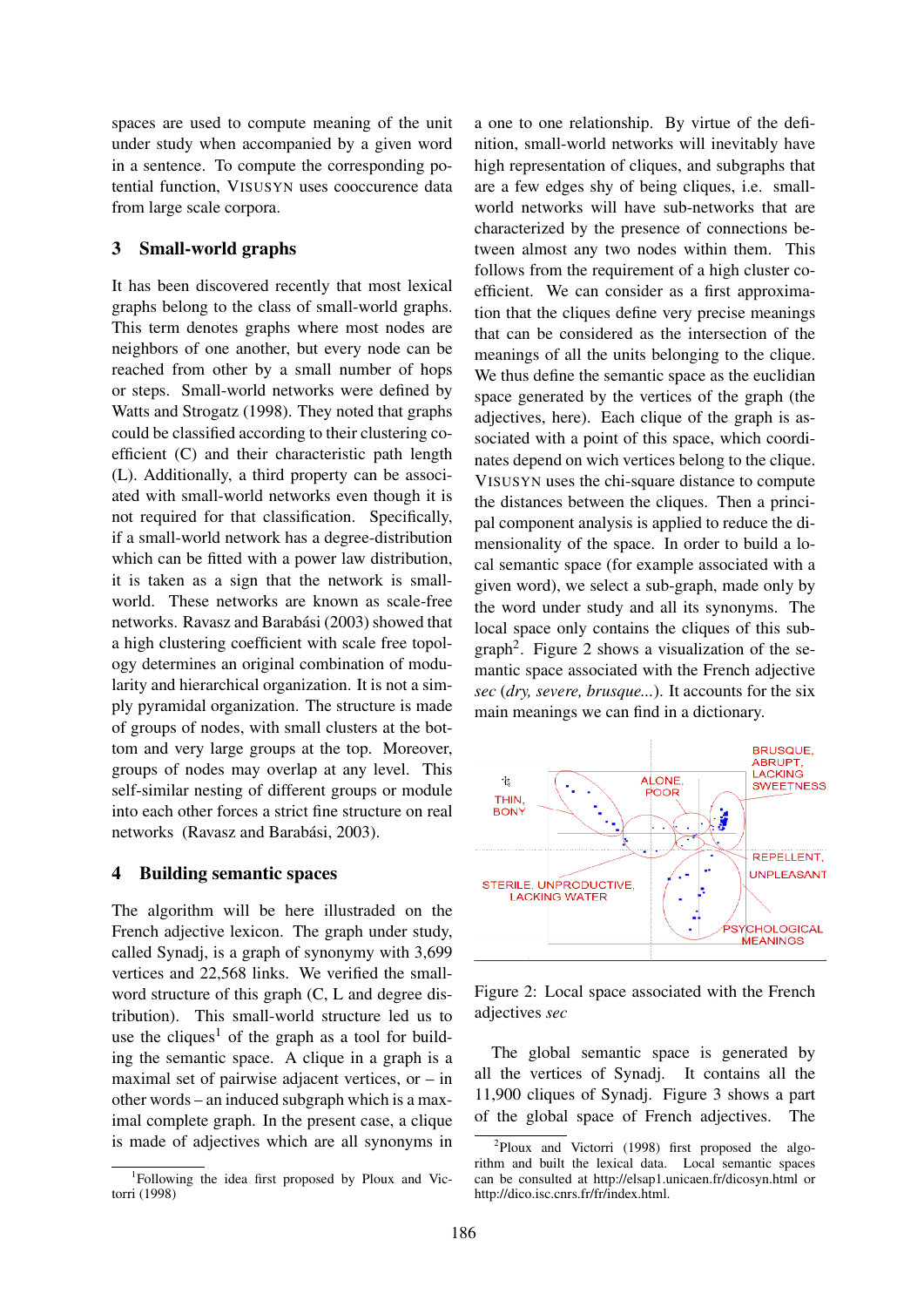

Figure 3: Global semantic space: French adjectives (2D)

very centre of the space only contains intensive meanings like *authentique; certain; evident; incontestable (authentic; certain; evident; incontestable)* or *agreable; charmant; enivrant; ravis- ´ sant; seduisant (agreeable; delightful; exciting; ´ attractive).* These meanings are very general meanings and can apply to any nouns.

There are now many semantic branches more or less long growing out from the central core. These branches are very dense near the centre and then go in all the directions becoming sparser and sparser. They are homogenous from a semantic viewpoint. Each branch only contains one sort of adjectival meaning: relational, qualificative, or intensive. VISUSYN had also been used to explore other global lexicons, like French verbs (Figure 4 – (Gaume et al., 2006)) or French adverbs ending in -ment (more or less corresponding to english adverbs ending in -ly).

### 5 Meaning Computation

Let's go on with French adjectives. An attributive adjective is always linked to a noun. It is this noun which mostly constrains the meaning of this adjective, even if other units like the article can play a role.

We show here how Visynsyn can be used to automatically find which synonyms match better the meaning of an adjective (here the French adjective *sec*) when used with a given noun. In order to do this, VISUSYN associates a characteristic func-



Figure 4: Global semantic space: French verbs (3D)

tion with each synonym. To compute the value of the function in a given point, it evaluates wether the synonym belongs to the corresponding clique or not. The basins of this function represent the meaning zones of the semantic space in which the synonymy between the word and the given synonym is relevant.

To compute the meaning of *sec* when used with a given noun, VISUSYN associates a potential function with the noun. The value of this function in each point depends on the frequencies of cooccurrence of the noun with the adjectives of the corresponding clique. The basins of the function determine the zone of the semantic space corresponding to the meaning of *sec* when used with the associated noun. Figure 6 shows the potential